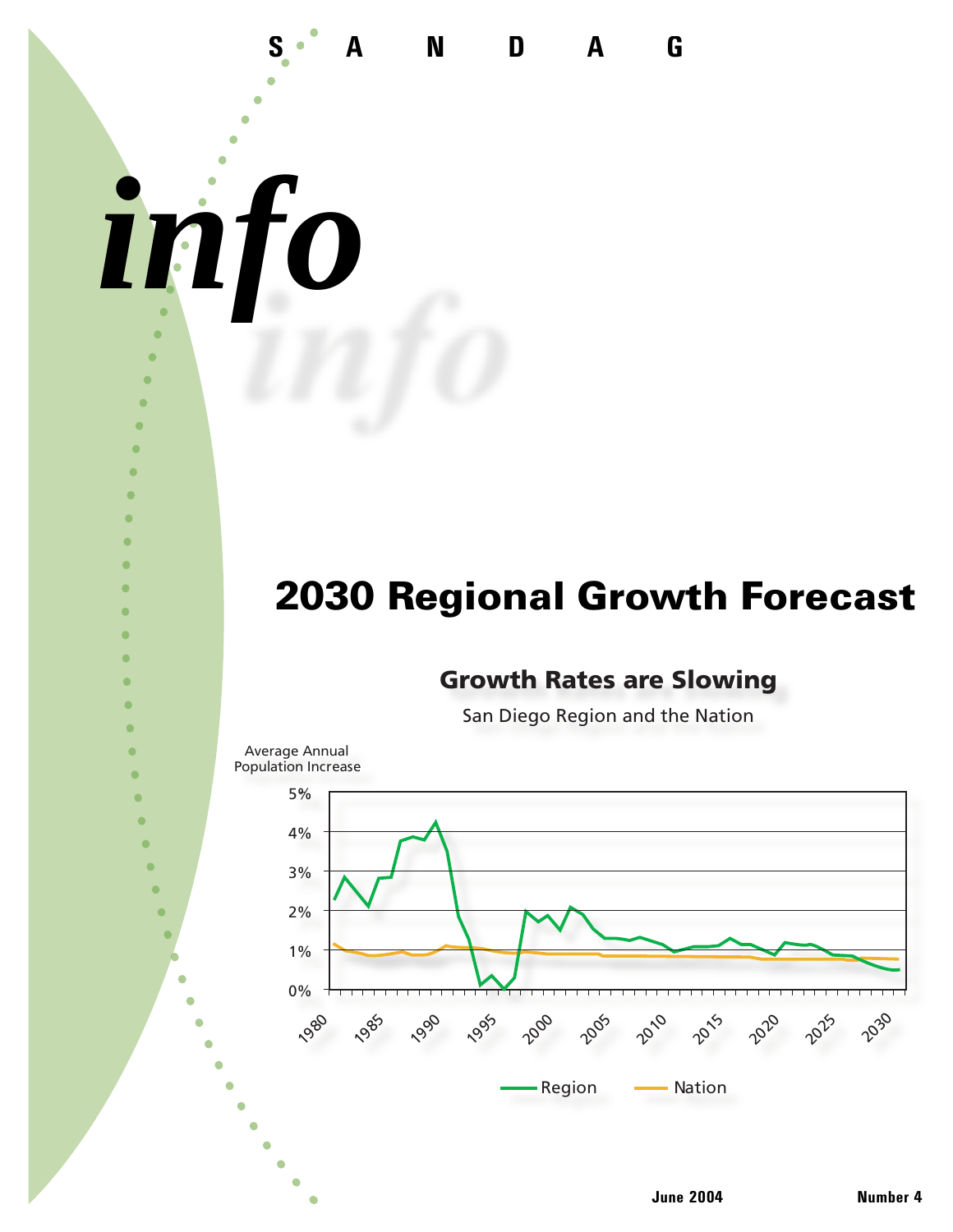## *table of contents*

#### **Introduction**

**SANDAG's Final 2030 Forecast**<br>
Was released in November 200<br>
It predicts that between 2000<br>
and 2030 the San Diego region will ANDAG's Final 2030 Forecast was released in November 2003. It predicts that between 2000 add about one million more people, over 300,000 new homes, and more than 400,000 additional jobs. (See Table 1.) Although this is a significant amount of growth, the region's growth rate has actually slowed over the last decade, and that pattern will continue. In fact, by the mid-2020s, our growth rate is expected to fall below that of the nation as a whole. (See cover chart.)

For the 18 incorporated cities in the region, the forecast is based on the current adopted land use plans and policies as they stand today. For the unincorporated area, the forecast is based on the most recent version of the County's GP2020 plan update, as the Board of Supervisors feels that it more accurately reflects the County's

future direction. Hence, the 2030 Forecast provides a clear assessment of where our plans of today, if left unchanged, will likely take us over the coming decades. There are several long-range implications:

- The 314,000 new homes needed by 2030 is roughly equivalent to the entire remaining housing unit capacity of the region under today's  $\bullet$ general and community plans. Furthermore, almost one-quarter of that remaining capacity is in the form of redevelopment and residential infilling of land that is already developed. On land that is currently vacant, the remaining housing unit capacity of the region in 2000 was about 244,000 homes. Today, just four years later, the remaining capacity on currently vacant land is fewer than 200,000 homes.
- Over the next 15 to 20 years, most cities will fully develop under their current plans. Therefore, between 2020 and 2030, most of the growth in housing units (about 86 percent) occurs in just two areas: within the higher density central areas of the City of San Diego, and in the very low density unincorporated areas well outside of the cities.
- People will seek lower-cost housing elsewhere, but continue to work within the region, meaning that

**SANDAG's Regional Information System** contains a comprehensive collection of historic, current, and forecasted information. We continuously update these datasets that contain demographic, economic, land use, transportation, criminal justice, and environmental information.

Much of this information can be obtained from our Web site (www.sandag.org). Formatted data reports and raw data can be extracted from the Profile Warehouse and the Data Warehouse. The site also provides access to several interactive mapping applications.

SourcePoint, a nonprofit corporation chartered by SANDAG, can provide assistance in preparing customized reports and maps.

For more information, contact our Public Information Office at (619) 699-1950.

interregional commuting will increase substantially. In this forecast, about 93,000 households are "exported" to Riverside County, Baja California, and even Imperial County over the 30 years. Currently, about three percent of our workforce lives outside of the region's boundaries. By 2030 that figure could increase significantly.

• Household size (the number of persons per household) rises by about five percent between 2000 and 2030, from 2.73 to 2.88. This seemingly small increase accounts for an additional 200,000 people living in the region's existing homes.

#### **The Region**

able 1 presents the regional<br>change in population, housin<br>units, employment, househo<br>size and household income over the change in population, housing units, employment, household size, and household income over the 30-year period 2000 to 2030. About one million new residents will be added to the region by 2030, with natural increase (births minus deaths) accounting for about two-thirds of the growth. The remaining one-third is the result of net migration, both domestic and international.

As is the case today, population growth is expected to continue to outpace home construction. Over time, this imbalance will result in an increase in household size (the number of persons per household), a decrease in vacancy rates, and an increase in the amount of interregional commuting, primarily from southwestern Riverside County and northern Baja California.

Although the region's population will grow by a million people over the forecast period, our rate of growth is slowing. The chart on the cover compares the region's growth rate to that of the nation over the 50 year period 1980 to 2030. While we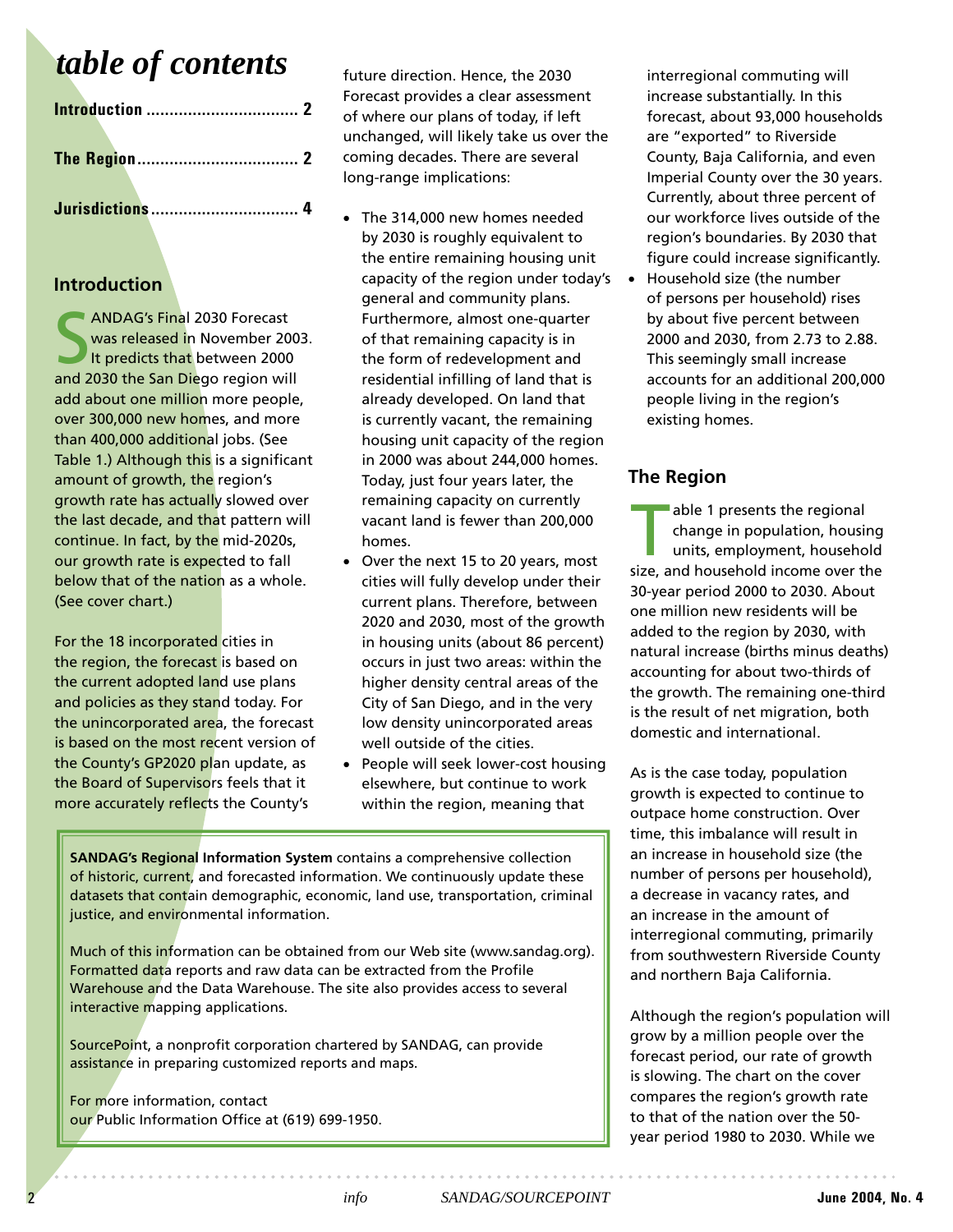#### **Ethnicity**

Ethnicity is reported in four mutually exclusive groups— Hispanics and non-Hispanic Whites, non-Hispanic Blacks or African Americans, and non-Hispanic Asian and other races. This terminology is consistent with the way 2000 Census information was collected and reported.

#### **Hispanic**

Includes all persons of Hispanic or of Latino or Spanish origin. Hispanics may be of any race.

**Non-Hispanics** are divided into three groups:

- *White***:** Includes persons who identified their race as White as well as persons who did not classify themselves in one of the specific race categories but entered a response suggesting European or Middle Eastern origin.
- *Black*: Includes persons who identified their race as Black or African American as well as persons who did not classify themselves on one of the specific race categories, but entered a response such as African, Creole, Jamaican, or West Indian.
- *Asian/* Includes persons who Other: identified their race as Japanese, Chinese, Filipino, Korean, Asian Indian, Vietnamese, Hawaiian, Guamanian, Samoan, Other Asian and Pacific Islander, American Indian, or another race category not included elsewhere.

#### **Table 1 Population, Housing and Employment San Diego Region**

|                                                      |           |           |           |           | 2000 - 2030 Change |      |
|------------------------------------------------------|-----------|-----------|-----------|-----------|--------------------|------|
|                                                      | 2000      | 2010      | 2020      | 2030      | Num.               | Pct. |
| Population                                           | 2,813,800 | 3,211,700 | 3,528,600 | 3,855,100 | 1,041,300          | 37%  |
| <b>Housing Units</b>                                 | 1,040,100 | 1,166,100 | 1,254,600 | 1,354,100 | 314,000            | 30%  |
| Employment                                           | 1,384,700 | 1,528,500 | 1,672,900 | 1,824,000 | 439,300            | 32%  |
| Household Size                                       | 2.73      | 2.78      | 2.86      | 2.88      | 0.15               | 5%   |
| Median Hhld. Income                                  | \$47,500  | \$48,700  | 55,900    | \$64,600  | 17,100             | 36%  |
|                                                      |           |           |           |           |                    |      |
| Source: 2030 Regional Growth, November 2003, SANDAG. |           |           |           |           |                    |      |

| Table 2                                        |  |
|------------------------------------------------|--|
| Population Change by Ethnic Group, 2000 - 2030 |  |
| <b>San Diego Region</b>                        |  |

|              |           |           |           | 2000 - 2030 Change |
|--------------|-----------|-----------|-----------|--------------------|
|              | 2000      | 2030      | Num.      | Pct.               |
| Hispanic     | 751,000   | 1,423,500 | 672,500   | 90%                |
| White        | 1,548,800 | 1,529,100 | $-19,700$ | $-1%$              |
| <b>Black</b> | 154,500   | 197,400   | 43,000    | 28%                |
| Asian/Other  | 359,500   | 705,100   | 345,500   | 96%                |
| Region       | 2,813,800 | 3,855,100 | 1,041,300 | 37%                |
|              |           |           |           |                    |

Source: 2030 Regional Growth Forecast, November 2003, SANDAG.

will experience some ups and downs between now and 2030, the general trend is downward. By the mid-2020s, we will be growing at a slower pace than the nation. The reasons for this slowdown include the fact that land available for residential development will diminish. Also, the region's mortality rate will rise as those in the large baby boom generation reach their 70s and 80s toward the end of the forecast period.

The region's median household income (adjusted for inflation, shown in constant (1999) dollars) is expected to show positive gains over the forecast period, from \$47,500 in 2000 to \$64,600 in 2030. This 36 percent increase in real median household income may seem large, but the figures are consistent with historical trends and projected long-term income growth trends for California and the nation.

Our ethnic composition will continue to evolve. Table 2 presents the regional changes in population for

four ethnic groups: Hispanic, and non-Hispanic White, Black, and Asian/ Other. While the Hispanic and Asian/ Other groups will almost double in size over the 30 years, the number of Whites is expected to decline slightly. Figure 1 illustrates these changes in terms of share of total population. The Hispanic and Asian/Other groups both gain as a percent of total population. The Black group stays constant at about five percent, and the White group's share drops from 55 percent today to 40 percent in 2030. When that group's share falls below 50 percent—probably around the year 2006—there will be no ethnic majority in the San Diego region. Statewide, that is true today. The 2000 Census found that only 47 percent of Californians classified themselves as non-Hispanic White.

ò

Just as the ethnic composition of the region will change dramatically, so will its age structure. Table 3 clearly illustrates the aging of the region's population. During the 30-year forecast period, the region's median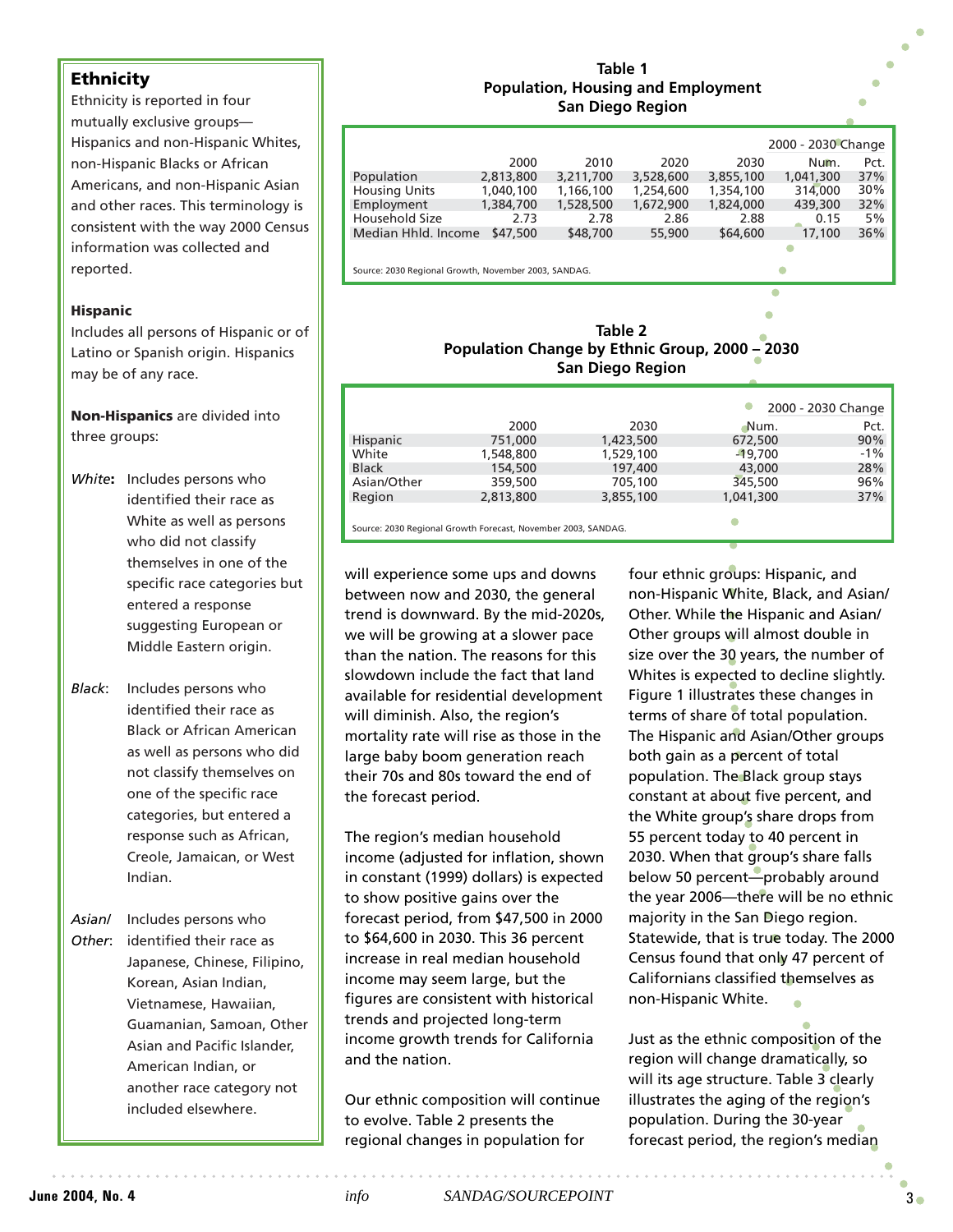

**Population Change by Age Group, 2000 – 2030 San Diego Region**

|              |           |           |           | 2000 - 2030 Change |
|--------------|-----------|-----------|-----------|--------------------|
|              | 2000      | 2030      | Num.      | Pct.               |
| $0 - 17$     | 723,700   | 814,700   | 91,000    | 13%                |
| $18 - 64$    | 1,776,400 | 2,299,500 | 523,100   | 29%                |
| $65 - 84$    | 277,300   | 640,700   | 363,400   | 131%               |
| 85 and older | 36,400    | 100,200   | 63,800    | 175%               |
| Region       | 2,813,800 | 3,855,100 | 1,041,300 | 37%                |
| Median Age   | 33.2      | 38.9      | 5.7       | 17%                |

Source: 2030 Regional Growth Forecast, November 2003, SANDAG.



age will increase by more than five years, from 33.2 to 38.9. Compared to a regional population gain of 37 percent, the juvenile population will grow by only 13 percent, while the number of people age 64 to 84 and 85 and older will grow by 131 percent and 175 percent, respectively. By 2030, fully 19 percent of the region's population will be 65 or older—a higher percentage than is seen today in the state of Florida.

#### **Jurisdictions**

Table 4 summarizes how the one million new residents will likely be distributed among the 19 jurisdictions, based on current land use plans and policies and the County's GP2020. Although the region as a whole will grow by 37 percent, Figure 2 indicates the growth rates vary widely by jurisdiction. Only four jurisdictions will grow faster than the regional rate: Carlsbad, Chula Vista, San Marcos, and the unincorporated area. While these four jurisdictions will see the largest percentage gains in population over the forecast period, it is important to note that the City of San Diego will absorb by far the greatest *number* of people (433,400, a 35% gain).

The projected distribution of new housing units by jurisdiction is shown in Table 5. The general pattern, not surprisingly, follows that of the population forecast. It is significant to note that 18 of the 19 jurisdictions will see a higher percentage increase in population than in housing. The net effect of this is a five-percent gain in the average number of persons per household, from 2.73 in 2000 to 2.88 in 2030.

The forecast of total employment by jurisdiction is the subject of Table 6 and Figure 3. The region is expected to add about 440,000 jobs over the forecast period, a 32 percent increase. Compared to population growth, the growth rates for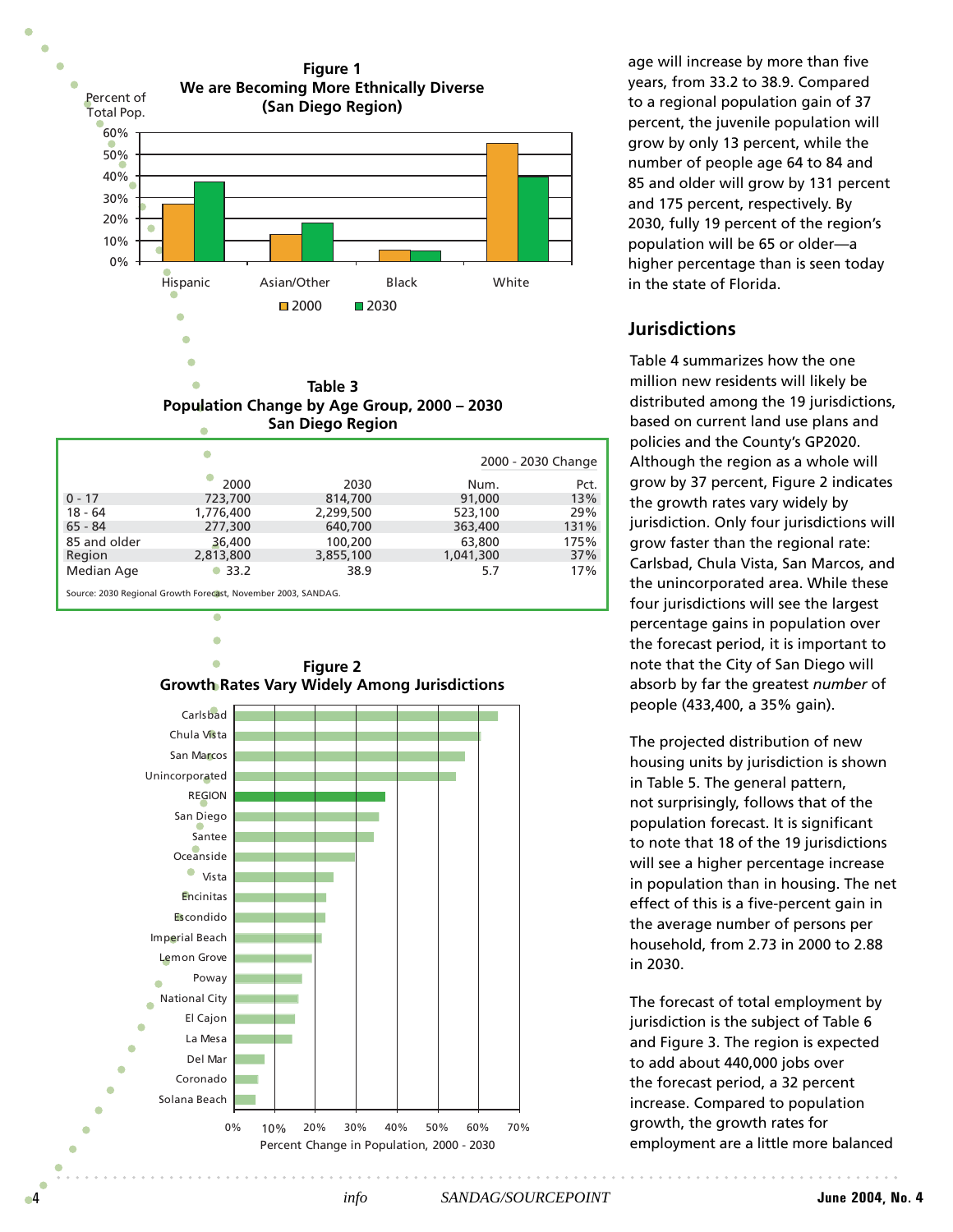among jurisdictions. Eight of the 19 jurisdictions will see faster employment growth than the region as a whole. Five of those are in the North County: Vista, Poway, Oceanside, San Marcos, and Carlsbad. Again, this is due to a relative abundance of vacant land planned for employment use.

Maps 1 and 2 on page 7 group the 19 jurisdictions into six geographic subareas: North County Coastal (Carlsbad, Del Mar, Encinitas, Oceanside, Solana Beach), North County Inland (Escondido, Poway, San Marcos, Vista), East County (El Cajon, La Mesa, Lemon Grove, Santee), South County (Chula Vista, Coronado, Imperial Beach, National City), the City of San Diego, and the unincorporated County of San Diego.

Map 1 shows the distribution of the 2000 to 2030 population growth by these six subareas. The City of San Diego takes the lion's share, absorbing 41 percent of the new residents. The unincorporated area is next, with 23 percent. However, much of that growth comes in the later years of the forecast, as the cities begin to fill up under their current land use plans, and more growth is forced into the unincorporated area. The two North County subareas combine to absorb 20 percent, and the South County takes 12 percent, most of which occurs in the City of Chula Vista.

Map 2 portrays the distribution of employment growth among the same areas. Again, the City of San Diego accounts for the largest share (45%), but the nine North County cities, several with a large stock of vacant employment land, will capture 28 percent of the new jobs. Even though 45 percent of the new jobs will be in the City of San Diego, its share of the region's jobs will drop from today's 56 percent to 54 percent in 2030.

Age and income are two widely used demographic characteristics. The 2030 Forecast projects that the region's

median age will increase by almost six years over the 30-year period. That may be considered bad news by some, but the good news is that our median incomes, adjusted for inflation, are projected to rise by a regional average of 36 percent.

Figure 4 depicts median age by jurisdiction in 2000 and 2030 and is sorted by age in 2000. While median age increases in all jurisdictions over time, the largest increases are seen in Solana Beach (11.0 years), and National City (10.6 years).

#### **Table 4 Total Population by Jurisdiction San Diego Region**

|                      |           |           |           |           | 2000 - 2030 Change |      |
|----------------------|-----------|-----------|-----------|-----------|--------------------|------|
|                      | 2000      | 2010      | 2020      | 2030      | Num.               | Pct. |
| Carlsbad             | 78,200    | 107,300   | 120,600   | 128,800   | 50,500             | 65%  |
| Chula Vista          | 173,600   | 247,900   | 269,000   | 278,200   | 104,600            | 60%  |
| Coronado             | 24,100    | 24,800    | 25,200    | 25,500    | 1,400              | 6%   |
| Del Mar              | 4,400     | 4,600     | 4.700     | 4.700     | 300                | 8%   |
| El Cajon             | 94,900    | 98,600    | 103,700   | 109,070   | 14,200             | 15%  |
| Encinitas            | 58,000    | 64,900    | 68,400    | 71,000    | 13,000             | 22%  |
| Escondido            | 133,600   | 144,700   | 153,400   | 163,300   | 29,700             | 22%  |
| Imperial Beach       | 27,000    | 27,900    | 30,000    | 32,800    | 5,800              | 22%  |
| La Mesa              | 54,700    | 57,000    | 59,800    | 62,500    | 7,800              | 14%  |
| Lemon Grove          | 24,900    | 26,200    | 27,800    | 29,700    | 4,800              | 19%  |
| <b>National City</b> | 54,300    | 56,100    | 59,000    | 62,800    | 8,600              | 16%  |
| Oceanside            | 161.000   | 189,000   | 201.500   | 208,600   | 47,500             | 30%  |
| Poway                | 48,000    | 51,800    | 54,500    | 56,100    | 8,000              | 17%  |
| San Diego            | 1,223,400 | 1,370,300 | 1,507,800 | 1,656,800 | 433,400            | 35%  |
| San Marcos           | 55,000    | 77,600    | 82,400    | 86,000    | 31,100             | 56%  |
| Santee               | 53,000    | 55,300    | 61,000    | 71,100    | 18,100             | 34%  |
| Solana Beach         | 13,000    | 13,500    | 13,600    | 13,700    | 700                | 5%   |
| Vista                | 89,900    | 97,600    | 104,600   | 111,600   | 21,800             | 24%  |
| Unincorporated       | 442,900   | 436,600   | 581.600   | 682,800   | 239,900            | 54%  |
| <b>REGION</b>        | 2,813,800 | 3,211,700 | 3,528,600 | 3,855,100 | 1,041,300          | 37%  |

1 The County's proposed general plan is designed to accommodate a higher population in 2020 than is forecasted, in part because not all areas that could be developed by 2020 will develop, and some areas will develop at a lower density than contemplated by the plan.

Totals may be affected by rounding.

Source: 2030 Regional Growth Forecast, November 2003, SANDAG.

#### **Table 5 Total Housing Units by Jurisdiction San Diego Region**

Ŏ ö  $\bullet$ 

|                                     |           |           |           |                    | 2000 - 2030 Change |      |
|-------------------------------------|-----------|-----------|-----------|--------------------|--------------------|------|
|                                     | 2000      | 2010      | 2020      | 2030               | Num.               | Pct. |
| Carlsbad                            | 33,800    | 45,300    | 49,000    | 50,700             | 16,900             | 50%  |
| Chula Vista                         | 59,500    | 81,500    | 86,400    | 87,500             | 28,000             | 47%  |
| Coronado                            | 9,500     | 9,600     | 9,700     | 9,900              | 400                | 4%   |
| Del Mar                             | 2,600     | 2,600     | 2.600     | 2,600              | $\Omega$           | 2%   |
| El Cajon                            | 35,200    | 35,800    | 36,600    | 37,500             | 2,300              | 7%   |
| Encinitas                           | 23.800    | 26,200    | 26,900    | 27,200             | 3,400              | 14%  |
| Escondido                           | 45,100    | 48,000    | 49,600    | 51,600             | 6,500              | 15%  |
| <b>Imperial Beach</b>               | 9.700     | 9,800     | 10,300    | $10,900 -$         | 1,200              | 12%  |
| La Mesa                             | 24,900    | 25,300    | 25,700    | 26,000             | 1,100              | 4%   |
| Lemon Grove                         | 8,700     | 9,000     | 9,300     | 9.700<br>$\bullet$ | 1.000              | 11%  |
| <b>National City</b>                | 15,400    | 15,700    | 16,200    | 17,000             | 1,600              | 10%  |
| Oceanside                           | 59,600    | 67,800    | 69,800    | 70,700             | 11,100             | 19%  |
| Poway                               | 15,700    | 16,700    | 17,100    | 17,200             | 1,500              | 10%  |
| San Diego                           | 469,700   | 520,000   | 558,100   | 604,400            | 134,700            | 29%  |
| San Marcos                          | 18,900    | 27,200    | 28,600    | 29,200             | 10,300             | 55%  |
| Santee                              | 18,800    | 19,400    | 20,800    | 23,700             | 4.900              | 26%  |
| Solana Beach                        | 6,500     | 6,500     | 6,600     | 6,600              | 100                | 2%   |
| Vista                               | 29,800    | 31,900    | 33,300    | 34,600             | 4,800              | 16%  |
| Unincorporated                      | 152,900   | 167,800   | 198,000   | 236,900            | 84,000             | 55%  |
| <b>REGION</b>                       | 1,040,100 | 1,166,100 | 1,254,600 | 1,353,900          | 313,800            | 30%  |
|                                     |           |           |           |                    |                    |      |
| Totals may be affected by rounding. |           |           |           |                    |                    |      |

Source: 2030 Regional Growth Forecast, November 2003, SANDAG.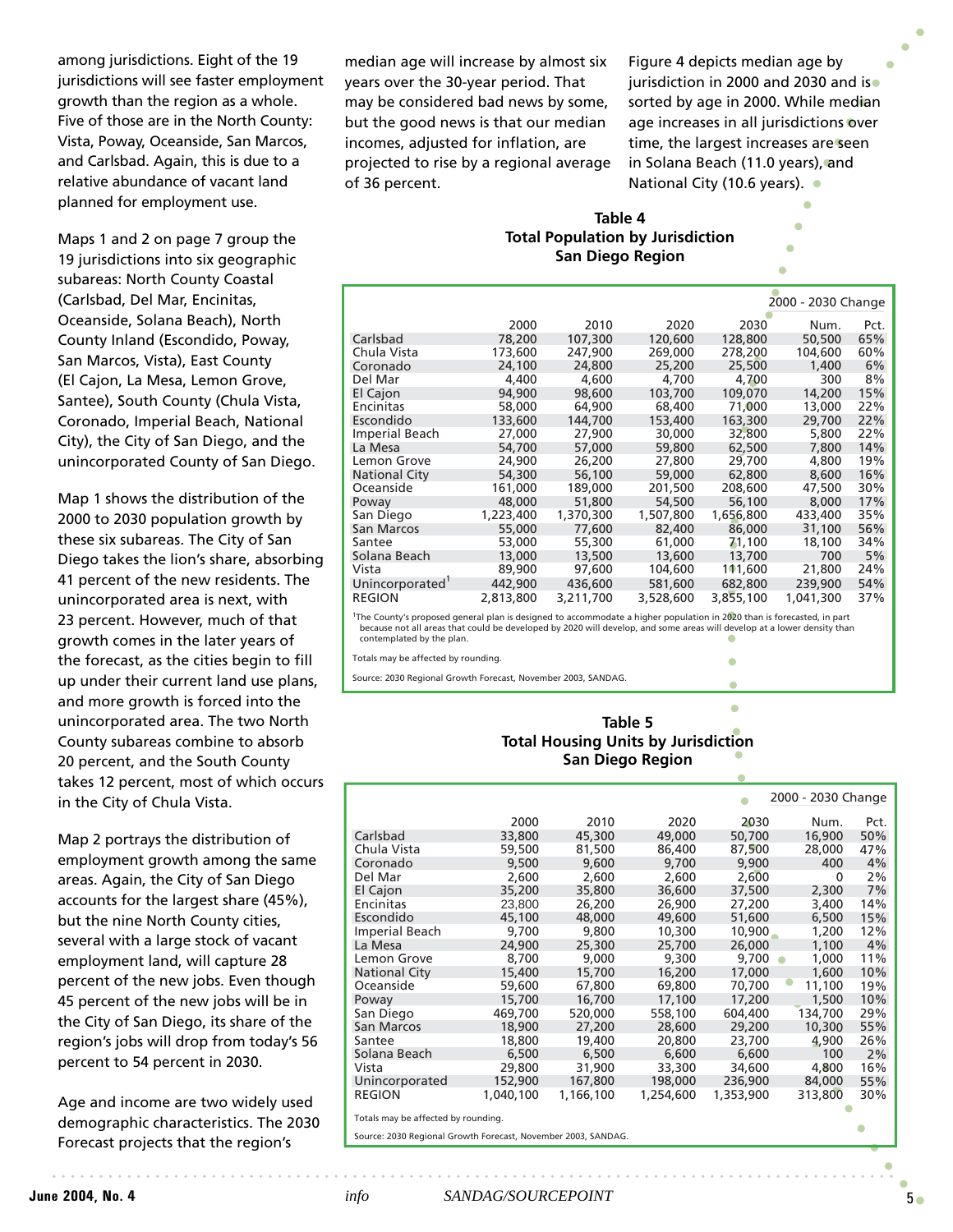#### **Table 6 Total Employment1 by Jurisdiction San Diego Region**

|           |                                                               |           |           |           |           | 2000 - 2030 Change |       |
|-----------|---------------------------------------------------------------|-----------|-----------|-----------|-----------|--------------------|-------|
|           |                                                               | 2000      | 2010      | 2020      | 2030      | Num.               | Pct.  |
|           | Carlsbad                                                      | 50,800    | 57,300    | 65,700    | 79,200    | 28,400             | 56%   |
|           | Chula Vista                                                   | 53,700    | 59,800    | 68,900    | 79,400    | 25,700             | 48%   |
|           | Coronado                                                      | 29,900    | 30,100    | 30,200    | 30,300    | 400                | $1\%$ |
|           | Del Mar                                                       | 3,800     | 3,900     | 4.100     | 4,200     | 400                | 10%   |
|           | El Cajon                                                      | 41,300    | 42,800    | 44,500    | 47,500    | 6,200              | 15%   |
|           | Encinitas                                                     | 24,200    | 26,100    | 28,300    | 29,700    | 5,500              | 23%   |
|           | Escondido                                                     | 49,700    | 53,000    | 56,900    | 63,800    | 14,100             | 28%   |
|           | Imperial Beach                                                | 3,900     | 4,400     | 4,800     | 4,900     | 1,000              | 24%   |
|           | La Mesa                                                       | 25,400    | 26,000    | 26,600    | 27,800    | 2,400              | 9%    |
|           | Lemon Grove                                                   | 8,600     | 8,900     | 9,400     | 9,800     | 1,200              | 14%   |
|           | <b>National City</b>                                          | 24,800    | 25,200    | 25,700    | 27,300    | 2,500              | 10%   |
|           | Oceanside                                                     | 39,600    | 44,500    | 51,400    | 62,400    | 22,800             | 58%   |
| $\bullet$ | Poway                                                         | 21,800    | 26,400    | 31,600    | 35,000    | 13,200             | 61%   |
|           | San Diego                                                     | 777,600   | 866,100   | 931,900   | 976,000   | 198,400            | 26%   |
|           | San Marcos                                                    | 30,400    | 34,000    | 38,600    | 47,400    | 17,000             | 56%   |
|           | Santee                                                        | 16,100    | 17,400    | 19,200    | 21,800    | 5,700              | 36%   |
|           | Solana Beach                                                  | 8,900     | 9,600     | 9.900     | 10,300    | 1,400              | 16%   |
|           | Vista                                                         | 33,800    | 39,900    | 47,000    | 55,800    | 22,000             | 66%   |
|           | Unincorporated                                                | 140,300   | 153,200   | 178,100   | 211,200   | 70,900             | 51%   |
|           | <b>REGION</b>                                                 | 1,384,600 | 1,528,600 | 1,672,800 | 1,823,800 | 439,200            | 32%   |
|           | Includes uniformed military.                                  |           |           |           |           |                    |       |
|           | Totals may be affected by rounding.                           |           |           |           |           |                    |       |
|           | Source: 2030 Regional Growth Forecast, November 2003, SANDAG. |           |           |           |           |                    |       |
|           |                                                               |           |           |           |           |                    |       |

 $\bullet$ **Figure 3**





**North County Cities Show Greatest Gains in Employment**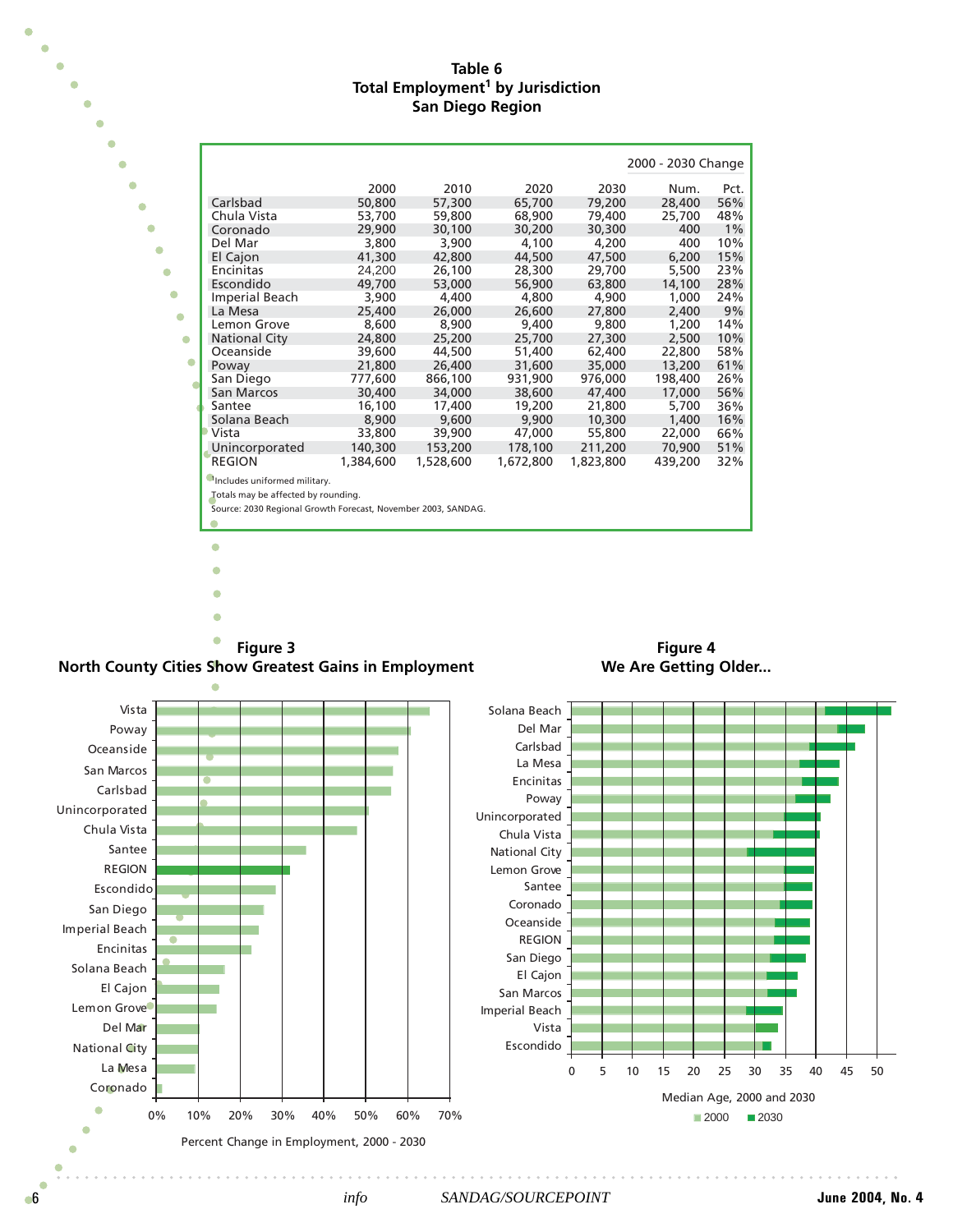